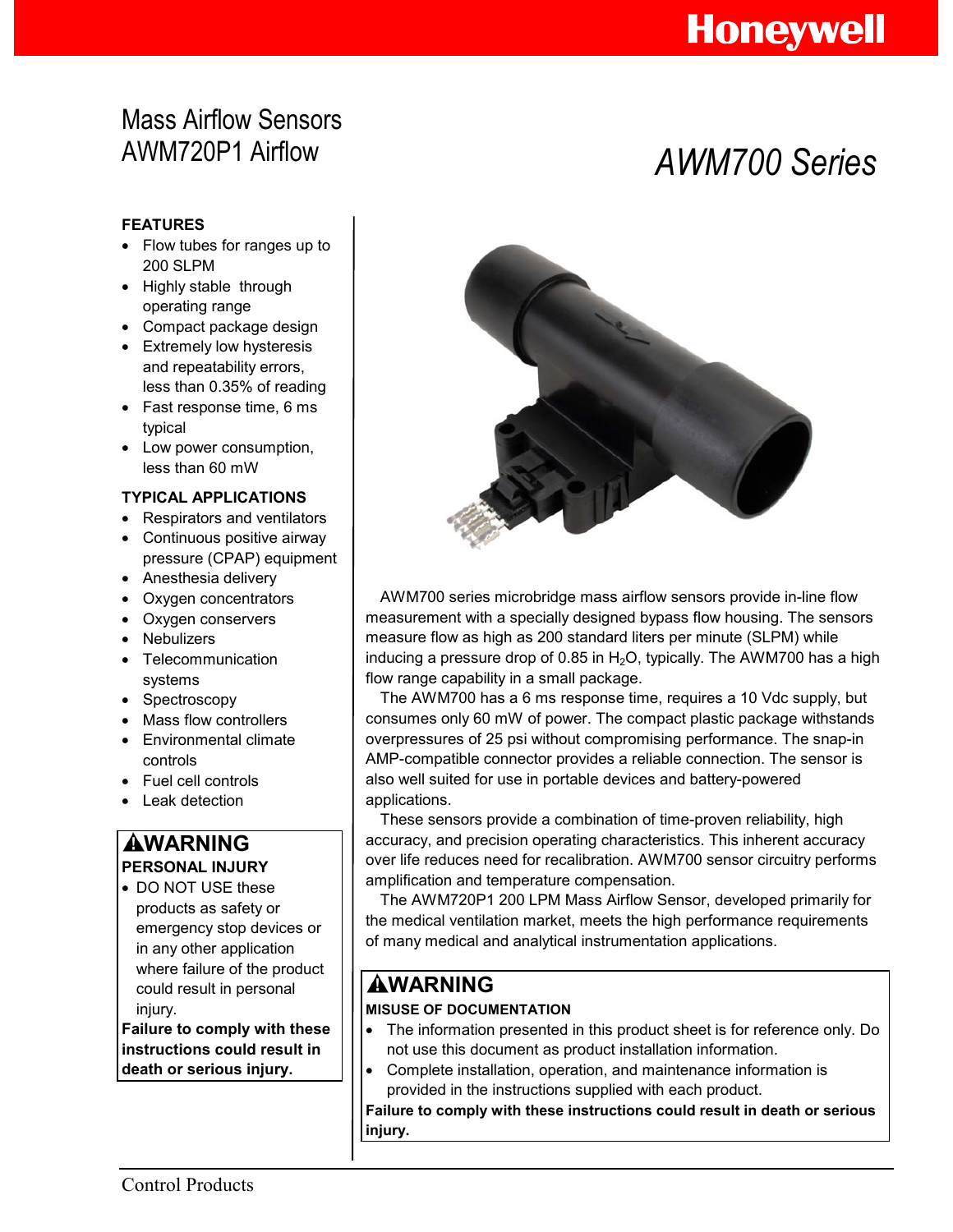## Mass Airflow Sensors AWM720P1 Airflow *AWM700 Series*

### **PERFORMANCE CHARACTERISTICS**

| Flow Range (Full Scale)                                             | <b>200 SLPM</b>                |                     |            |
|---------------------------------------------------------------------|--------------------------------|---------------------|------------|
|                                                                     | Min.                           | Typ.                | Max.       |
| Excitation <sup>1</sup>                                             | 9.990 Vdc                      | 10.000 Vdc          | 10.010 Vdc |
| Power Supply                                                        | 9.000 Vdc                      | 10.000 Vdc          | 15,000 Vdc |
| Power Consumption                                                   |                                |                     | 60 mW      |
| Output Load                                                         |                                |                     |            |
| Sinking                                                             |                                | 10 mA               |            |
| Sourcing                                                            |                                | 20 mA               |            |
| <b>Calibration Gas</b>                                              |                                | Air                 |            |
| <b>Null Voltage Shift</b>                                           |                                |                     |            |
| 25 °C to $-25$ °C.                                                  |                                |                     |            |
| 25 °C to 85 °C                                                      |                                | $\pm$ .025 Vdc typ. |            |
| <b>Full Scale Output Shift</b>                                      |                                |                     |            |
| 25 °C to 10 °C                                                      | $-2.0$ (% reading)             |                     |            |
| $2.0$ (% reading)<br>25 °C to 40 °C                                 |                                |                     |            |
| Ratiometricity Error <sup>1</sup><br>$\pm$ 0.30 (% reading) typ.    |                                |                     |            |
| Repeatability and Hysteresis <sup>2</sup><br>$\pm$ 0.50 (% reading) |                                |                     |            |
| Response Time                                                       | 6 ms typ.                      |                     |            |
| Pressure Drop at Full Scale                                         | 2.12 mb [0.85 in $H_2O$ ] typ. |                     |            |
| Overpressure                                                        |                                | 25 psi max.         |            |
| Weight                                                              |                                | 34 g [1.20 oz]      |            |

**Notes:** 1. Output voltage is ratiometric to supply voltage.

2. Repeatability and hysteresis tolerances reflect inherent inaccuracies of the measurement equipment.

### **ENVIRONMENTAL SPECIFICATIONS**

| Temperature Range           |                                     |  |
|-----------------------------|-------------------------------------|--|
| Operating                   | -25 °C to 85 °C [-13 °F to 185 °F]  |  |
| Storage                     | -40 °C to 90 °C [-40 °F to 194 °F]  |  |
| Shock                       | 100 g, 6 ms, half-sine              |  |
| Vibration                   | 10 Hz to 2 kHz, 15 g, sine          |  |
| Connector, 4-pin receptacle | AMP 103956-3 (provided with sensor) |  |

### **FLOW SPECIFICATIONS**

| <b>Flow</b> | Nominal       | $±$ Tolerance | Pressure Drop |        |
|-------------|---------------|---------------|---------------|--------|
| (SLPM)      | (Vdc) Typical | (Vdc)         | (in $H_2O$ )  | (mbar) |
| O           | 1.00          | 0.05          | 0             | 0      |
| 25          | 2.85          |               | 0.04          | 0.10   |
| 50          | 3.82          | 0.18          | 0.11          | 0.28   |
| 75          | 4.30          |               | 0.20          | 0.50   |
| 100         | 4.58          |               | 0.29          | 0.74   |
| 150         | 4.86          |               | 0.53          | 1.35   |
| 200         | 5.00          | 0.36          | 0.85          | 2.16   |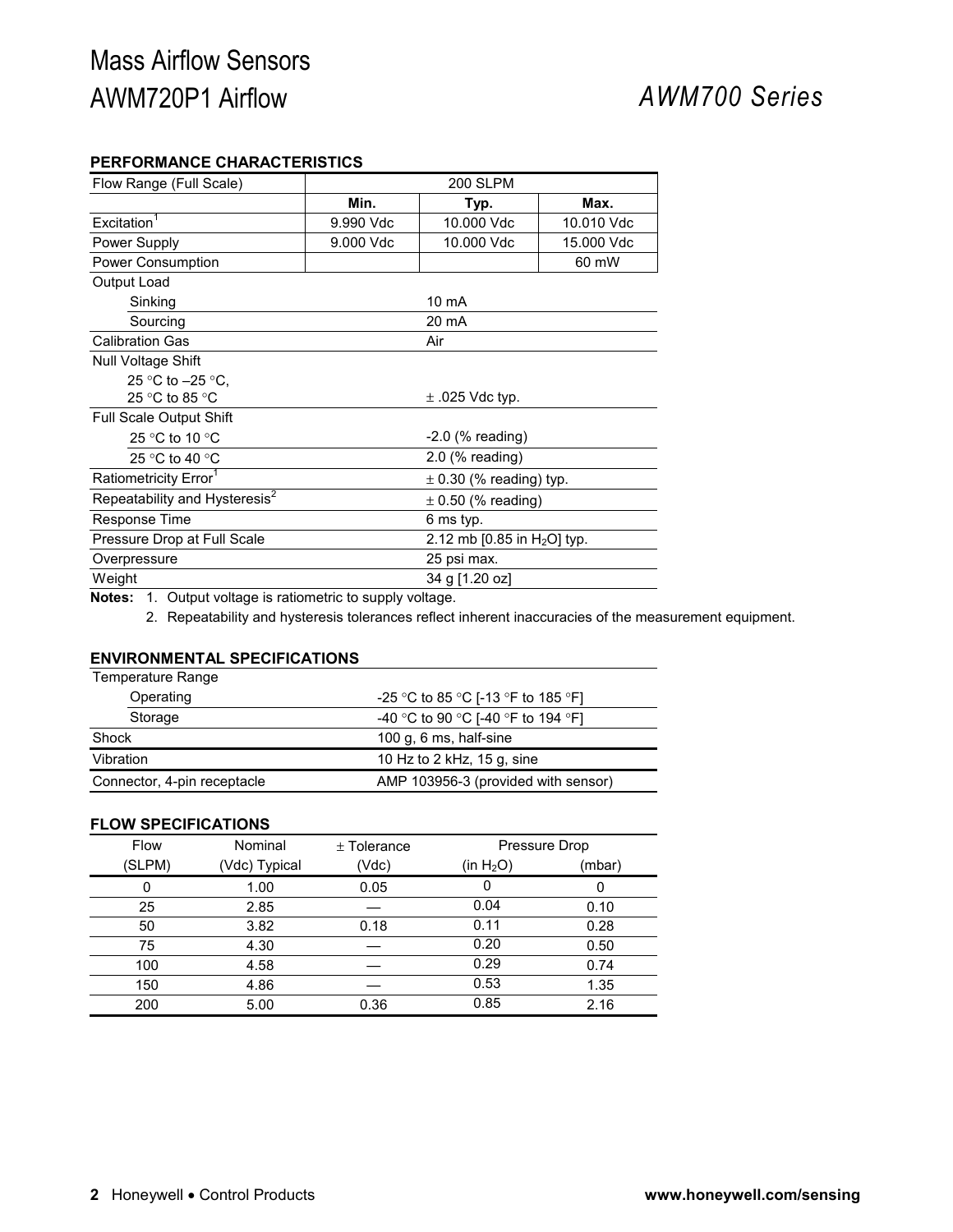# Mass Airflow Sensors AWM720P1 Airflow *AWM700 Series*



**Figure 1. Output Voltage vs. Airflow (10.0 Vdc ± 0.01 Vdc at 25 ºC)** 

## **CAUTION**

### **LAMINAR FLOW**

Due to the fast response time of the sensor, these specifications were generated using laminar flow. Airflow instability or "turbulence" present in the airstream will result in an increase in measurement uncertainty.

The turbulent flow problem can be corrected by either straightening the airflow using flow laminarizing or by slowing the response of the sensor using a simple RC time constant on the output of the sensor. This, of course, slows down the sensor response time. The values needed depend on the amount of turbulence present in the application.

Several techniques for laminarizing the flow include adding hex-shaped honeycombs, foam, screen materials or adding constrictors (frits) to the flow stream. There are various commercial laminar flow elements that can be purchased. Unfortunately the greater the efficiency of the laminarizer, the greater the increase in pressure drop in order to establish a given flow rate. Plastic honeycomb material probably gives the most improvement for the least pressure drop. In any test fixture, the avoidance of sharp radii is an absolute requirement.

**Failure to comply with these application instructions may result in product failures.** 



**Figure 2. Pressure vs. Airflow (10.0 Vdc ± 0.01 Vdc at 25 ºC)** 

### **ELECTRICAL CONNECTION**

The AWM700 Series accepts a latch detent connector, such as AMP part number 103956-3. Information on latch detent connectors is available from the Tyco Product Information Center at 1-800- 522-6752 or the Tyco Customer Hotline at 1-800- 722-1111.

### **RELATED TYCO LITERATURE**

| 108-25034 | <b>Product Specification</b><br>(technical performance information)                                   |
|-----------|-------------------------------------------------------------------------------------------------------|
| 114-25026 | <b>Application Specification</b><br>(describes product, proper assembly,<br>full tooling information) |
| IS 6919   | Instruction Sheet for assembly<br>procedure                                                           |

### **MAKING ELECTRICAL CONNECTIONS**

- 1. Remove (unlatch) the connector from the AWM700.
- 2. Hand-crimp the interface wire to the appropriate pin on the connector.
- 3. Insert the terminal contacts into the connector housing after carrier strip (lead-frame) is removed.
- 4. Reconnect (latch) connector to AWM700 device.

### **MOUNTING INSTRUCTIONS**

Mount AWM700 Series sensors with 6-32 screws. Honeywell recommends use of washers below screw head. Mounting torque is 0,68 N m [6.0 in lb] max.